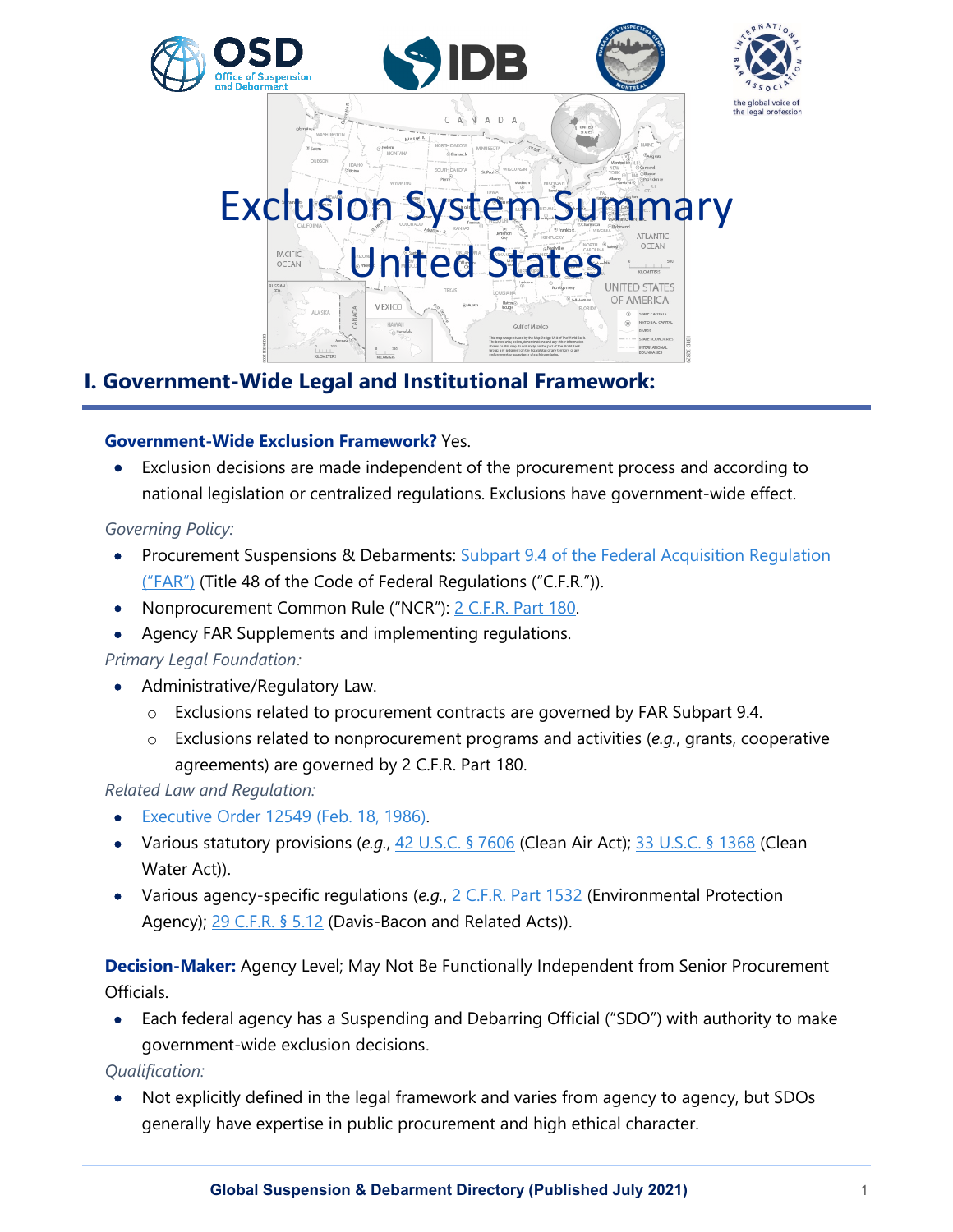#### *Independence:*

• Varies from agency to agency. Certain agencies mandate independence from the procurement function (*e.g.*, Department of Defense, Department of State, U.S. Agency for International Development), while others do not.

# **II. Functioning and Enforcement of the Government-Wide Exclusion System:**

#### **General Provisions:**

*Type of Procedures:* Administrative. *Decision Deadline:*

- Absent an extension for good cause, the SDO must make a final determination within 30 days (if governed by the FAR) or 45 days (if governed by the NCR) after closing the official record. (*See* FAR 9.406-3(d); 2 C.F.R. § 180.870)
- "Record closure" follows after all parties receive an opportunity to submit evidence for/against the action and the SDO notifies the parties that the record has closed.

#### *Provisional Exclusions:* Yes.

- Suspensions may be imposed pending completion of an investigation or legal proceedings if necessary to protect the government's interest. (FAR 9.407-1; 2 C.F.R. § 180.700)
- Also, under the FAR, a supplier is excluded immediately upon issuance of a Notice of Proposed Debarment. (FAR 9.405(a)) Under the NCR, an exclusion is not effective until the SDO either suspends the supplier pending completion of proceedings or issues a final decision to debar. (2 C.F.R. § 180.810)

## **Commencement of Proceedings:** Ability to Initiate an Exclusion Proceeding.

- The SDO can initiate an exclusion proceeding without a prior referral. However, it is extremely rare in certain agencies for the SDO to act without first receiving a formal referral (*e.g.*, the Environmental Protection Agency). These referrals should provide the information necessary to establish cause and satisfy the required evidentiary burden.
- Non-governmental parties can submit complaints and/or evidence to the SDO, although these complaints are typically reviewed first by a separate division/investigative office.

## **Notice Requirements & Opportunity to be Heard:** Yes & Yes.

#### *Notice of Proceedings:*

- Suppliers receive notice of proceedings when:
	- o The SDO determines that grounds exist; and/or
	- o The exclusion, including any provisional exclusions or suspensions, becomes effective.
- Notice of proceedings must contain the grounds for exclusion and should generally contain enough information about the alleged misconduct to allow the respondent to meaningfully respond.
- The SDO must make reasoning available to the supplier (not the public).
	- o The public nature of the SDO's written determinations varies from agency to agency; most agencies do not make their SDO's determinations public.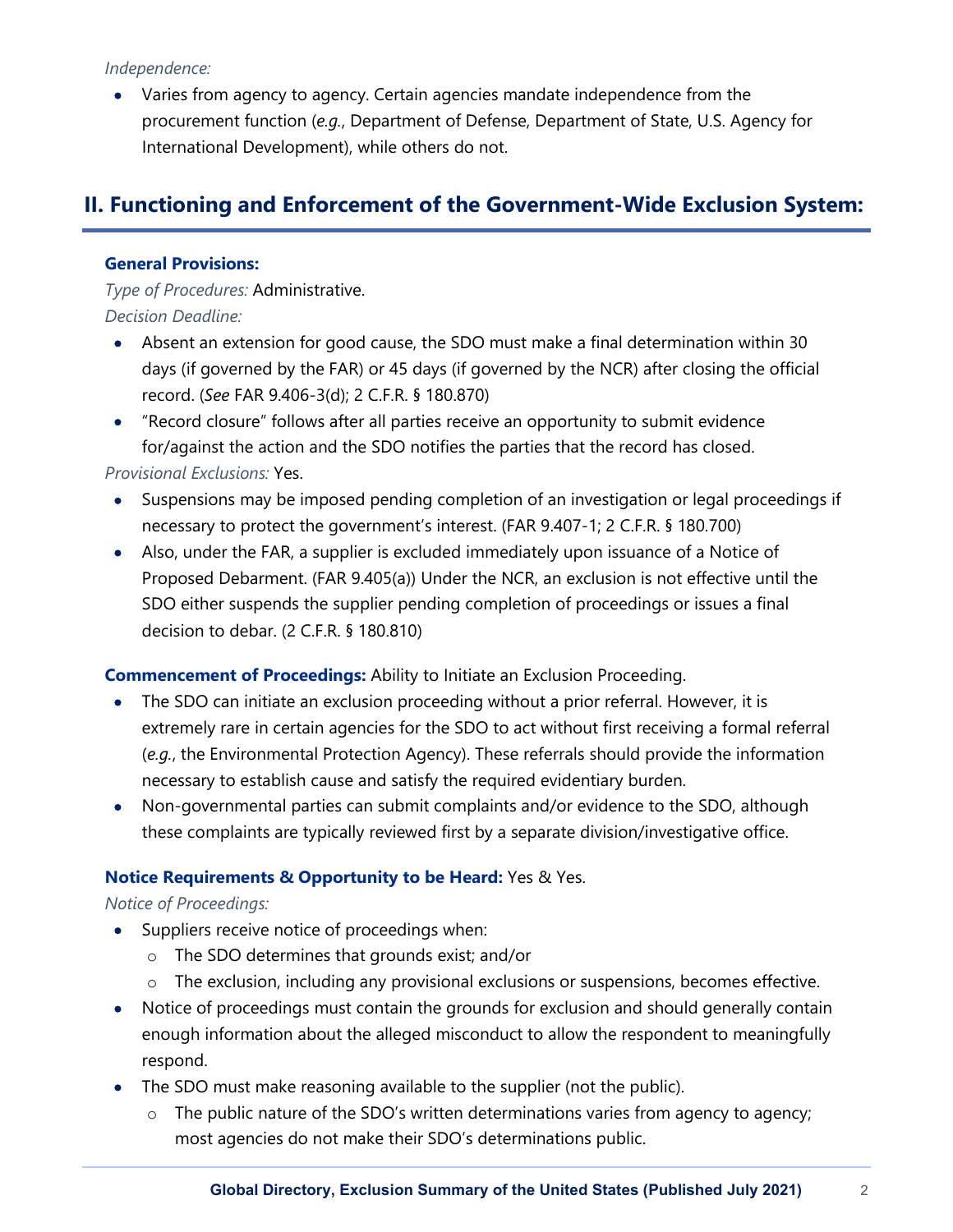## *Opportunity to be Heard:*

- Suppliers are entitled to present a defense to the SDO and may:
	- o Obtain the administrative record.
	- o Make a written submission contesting the exclusion to the SDO.
	- o Request an in-person hearing with the SDO.
	- $\circ$  Call witnesses to an in-person hearing to testify on the supplier's behalf (subject to the SDO's discretion; also, in-person hearings have been suspended by regulation during the COVID-19 pandemic).
- Suppliers are also entitled to a formal fact-finding hearing when the exclusion is not based on a conviction or civil judgment and there is a genuine dispute over material facts. (FAR 9.406-3(b)(2); 2 C.F.R. § 180.830)

## **Appellate Review of Exclusion Decisions:** Yes.

*Nature and Forum of Review:* Administrative and Judicial.

- All agencies allow excluded suppliers to request reconsideration. A few agencies (*e.g.*, the Environmental Protection Agency) have procedures for administrative appeals above the SDO.
- All exclusion decisions are subject to judicial review. Excluded parties are not required to pursue agency reconsideration before filing an action in federal court.

*Means Available to the Supplier:* As part of appellate review, suppliers may:

- Obtain the evidentiary record.
- Make a written submission to the appellate body.
- Request an in-person hearing with the appellate body.
- Call witnesses to an in-person hearing to testify on the supplier's behalf.

*Duration of Appeal Process:* Typically, one to six months. However, cases in federal courts may take longer, especially if appealed.

#### **Legal Representation:**

• A supplier **may** be represented by counsel.

#### **Subsequent Modification of Exclusion Decision:** Yes.

• Both the FAR and the NCR give the SDO discretion to revisit a decision based on error or new evidence. (FAR 9.406-4(c); 2 C.F.R. §§ 180.875-180.880)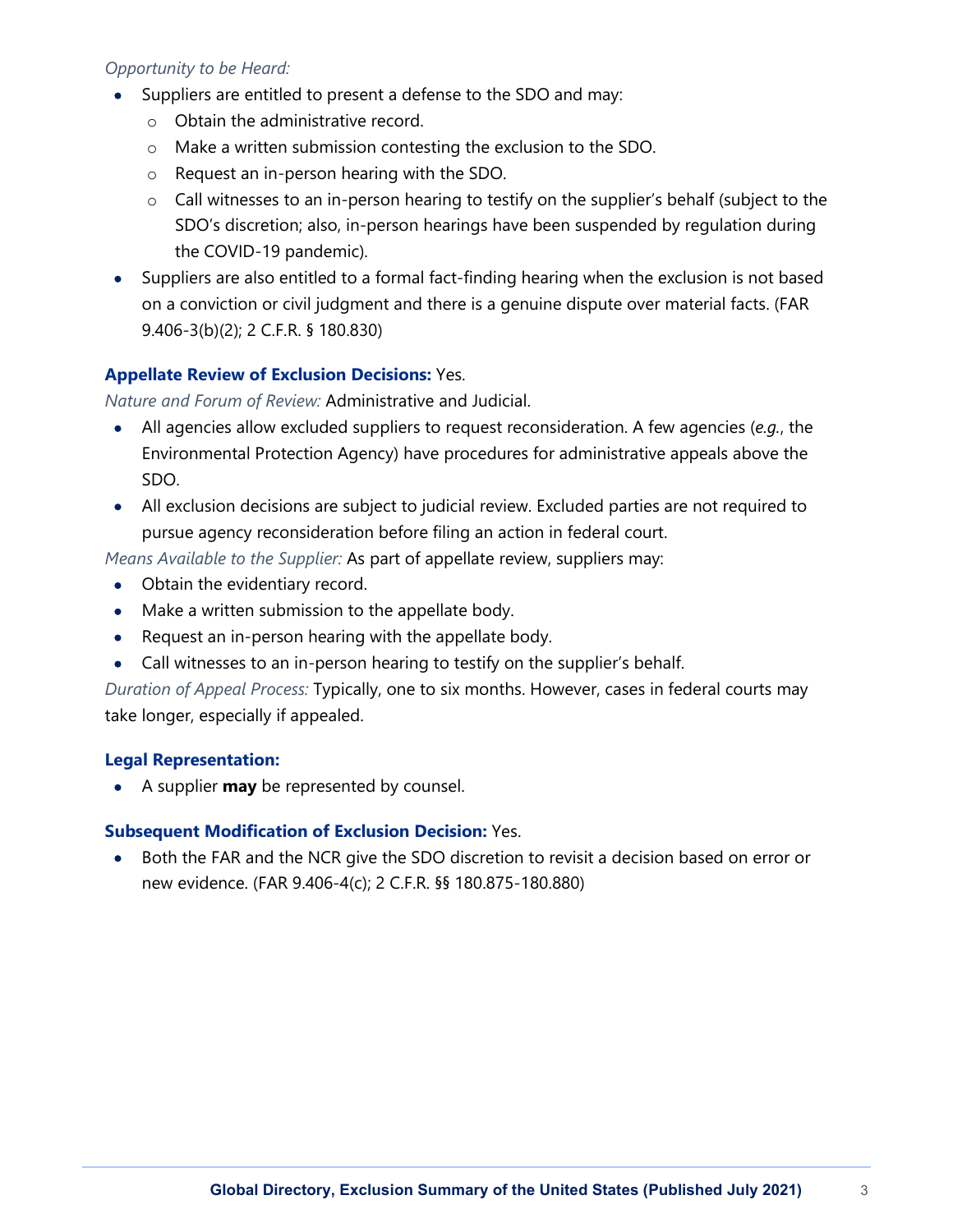# **III. Substantive Grounds for Government-Wide Exclusion:**

#### **Automatic Exclusion:** Yes.

- Violations of certain laws (*e.g.*, the Clean Air Act and Clean Water Act, among others) will automatically trigger an exclusion, without any action by the SDO.
- Other violations may lead to an automatic referral to the SDO.

#### **Discretionary Exclusion:** Yes.

Any of the following grounds can be proven by a supplier's criminal or civil judgement (*i.e.*, "conviction-based debarment") or an administrative finding (*i.e.*, "fact-based debarment") by the SDO:

- Corruption;
- Fraud;
- Collusion and/or infringing competition;
- Coercion or intimidation;
- Obstruction of an investigation;
- Theft or embezzlement;
- Money laundering;
- Tax-related offenses:
- Labor-related offenses;
- Social harms;
- Terrorist offenses or offenses linked to terrorism;
- Commercial regulatory violations;
- Poor performance, non-performance, and/or failure to perform on public contracts.

#### *Conviction-based Catch-all:*

• "Commission of any . . . offense indicating a lack of business integrity or business honesty that seriously and directly affects the present responsibility" of the supplier. (FAR 9.406- 2(a)(5); 2 C.F.R. § 180.800(a)(4))

#### *Fact-based Catch-all:*

• "[A]ny . . . cause of so serious or compelling a nature that it affects the present responsibility" of the supplier. (FAR 9.406-2(c); 2 C.F.R. § 180.800(d))

The SDO may decide not to exclude when:

- Supplier has demonstrated its present responsibility by taking sufficient corrective actions and/or remedial measures;
- Supplier enters into an agreement to resolve the exclusion action; or
- Exclusion is otherwise not in the government's interest.

**Exclusion based on Bankruptcy and Cross-Debarment:** Discretionary & Discretionary.

• Neither ground is enumerated in the regulatory framework, but the factual basis for a supplier's bankruptcy or debarment by another jurisdiction may provide cause for an exclusion action under one of the "catch-all" grounds.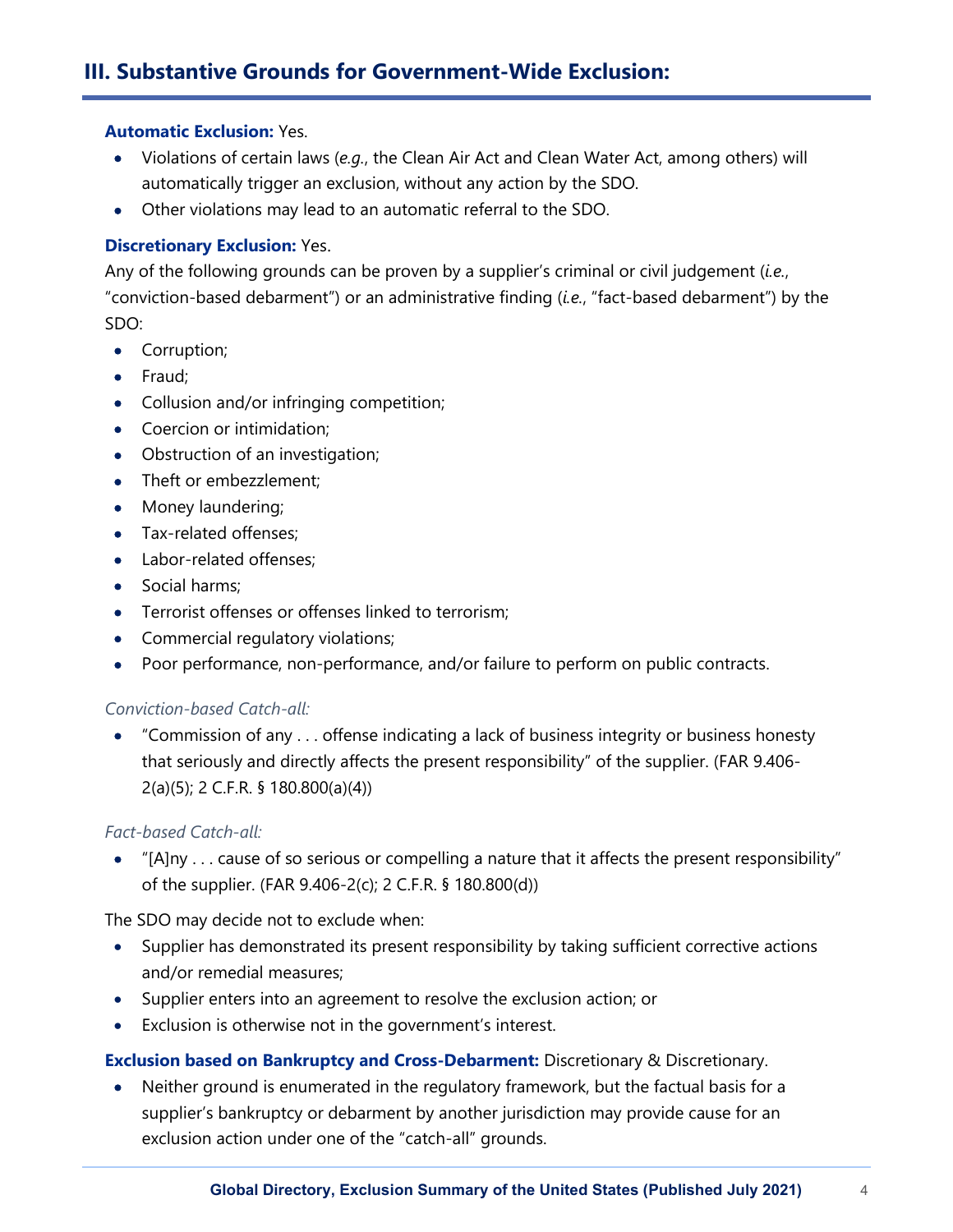## **Types of Excluded Suppliers:**

*Contract-by-Contract Exclusions:*

• Individuals and Corporations.

## **Scope of Exclusion:**

#### *Extension to Other Agencies and Organizations:*

- Exclusions prohibit the excluded party from being awarded a contract or nonprocurement transaction by any federal agency.
- Exclusions **may** extend to subnational (state or local) governments, but only if mandated by the subnational government's own laws.
- There are no known countries or international organizations that automatically recognize and apply exclusions from the United States.

# *Effect on Ongoing Contracts:*

- Ongoing contracts are **not** automatically cancelled.
- Subsequent (non-material) modifications to ongoing contracts **are permitted**, so long as the modification does not add new work, exercise options, or otherwise extend a current contract's duration. (FAR 9.405-1; 2 C.F.R. § 180.415)

## *Effect on Subcontracting:*

- Under the FAR, an excluded supplier **cannot** serve as a subcontractor for any subcontract subject to government consent (*See* FAR Subpart 44.2) or any subcontract in excess of US\$35,000 absent a compelling reason to do so. These prohibitions do not apply to subcontracts for commercially available off-the-shelf items. (FAR 9.405-2)
- Under the NCR, an excluded supplier **cannot** participate at any tier of a nonprocurement transaction. (2 C.F.R. § 180.420).

## *Effect on Excluded Individuals:*

- Excluded individuals are generally **not permitted** to receive federal contracts, subcontracts, grants, and many other sources of federal financing and may be prohibited from being employed by a government contractor as a senior manager or corporate director. An organization that derives significant revenues from federal contracting and that places one or more excluded individuals into positions of authority may have its present responsibility called into question.
	- o The FAR prohibits excluded persons from serving as an "agent" or "representative." The NCR prohibits excluded persons from being a "participant" or a "principal" in a nonprocurement transaction. (FAR 9.405(a); 2 C.F.R. § 180.l30)
	- o Excluded individuals generally may serve in "back office" functions not related to a supplier's federal contracting business.
- An exclusion **may** extend to companies controlled by the excluded individual.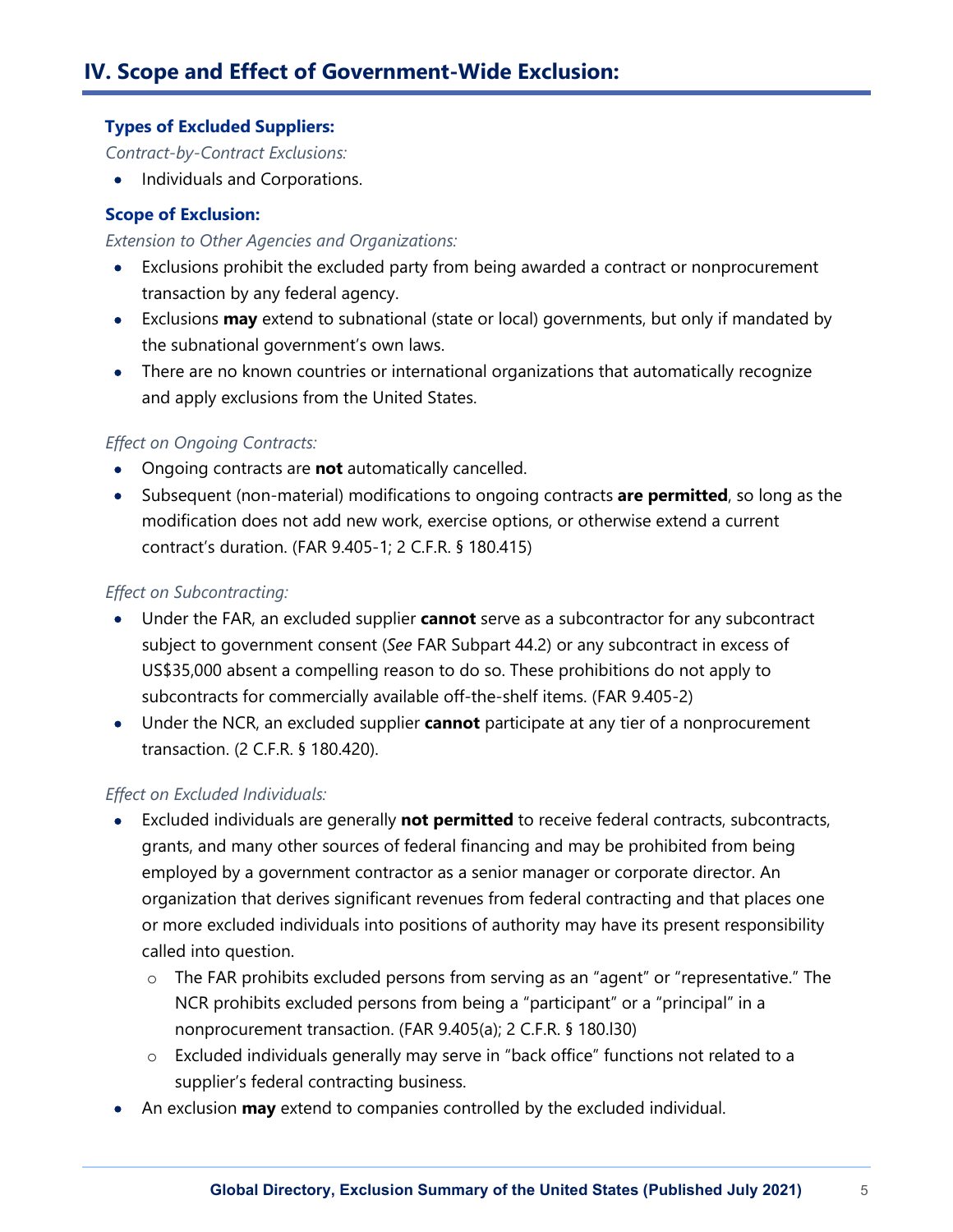## *Tailoring Exclusion:*

• Yes. Exclusions **may** be limited to certain divisions, operating units, or business lines within the company, if the decision-maker so decides.

## **Effect on Affiliates:**

## *Corporate Affiliates:*

- Exclusions **may** apply to any affiliated company (controlling, controlled, under common control) named in the notice of proceedings. (FAR 9.406-3; 2 C.F.R. § 180.625)
- Affiliated companies **must** be given an opportunity to contest the action. Entities excluded solely by their affiliation with the supplier may contest only the existence of affiliation.

## *Imputation of Misconduct to Other Parties:*

- Misconduct of any officer, director, shareholder, partner, employee, or other individual associated with the corporate supplier **may** be imputed to the contractor or organization when the conduct occurred in connection with the individual's performance of duties or on behalf of the supplier or with the supplier's knowledge, approval, or acquiescence. (FAR 9.406-5(a); 2 C.F.R. § 180.630(a))
- Misconduct of a corporate supplier **may** be imputed to any officer, director, shareholder, partner, employee, or other individual associated with the supplier who participated in, knew of, or had reason to know of the contractor's conduct. (FAR 9.406-5(b); 2 C.F.R. § 180.630(b))
- Conduct of one entity may be imputed to another. (FAR  $9.406-5(c)$ ; 2 C.F.R. § 180.630(c))
- Parties to whom another's misconduct imputed **must** be given an opportunity to contest the action.

## **Duration of Exclusions:**

## *Duration Specified in Legal Framework:*

• Both the FAR and the NCR provide that debarments should generally not exceed three years but allow for longer periods of debarment, depending on the circumstances. (FAR 9.406-4(a); 2 C.F.R. § 180.865(a))

## *Duration Depends on Applicable Exclusion Ground?*

• Yes, for a few specific grounds. In most cases, the SDO may consider the grounds and underlying circumstances to determine the appropriate exclusion length.

## **Exceptions/Waivers to Exclusions:**

• Yes. A contract may be awarded to an excluded supplier if a senior government official (*i.e.*, agency head or designee), in the official's discretion, determines in writing that there is a "compelling reason" to do so. (FAR 9.405(a); 2 C.F.R. § 180.135(a))

## **Non-Exclusion Remedies:**

• There is a wide range of criminal, civil, and administrative remedies available in the United States. These remedies may be pursued at the same time as exclusion in parallel proceedings. Examples of non-exclusionary administrative remedies include: (i) notice to show cause; (ii) administrative agreements; (iii) and contractual remedies, such as termination and liquidated damages.